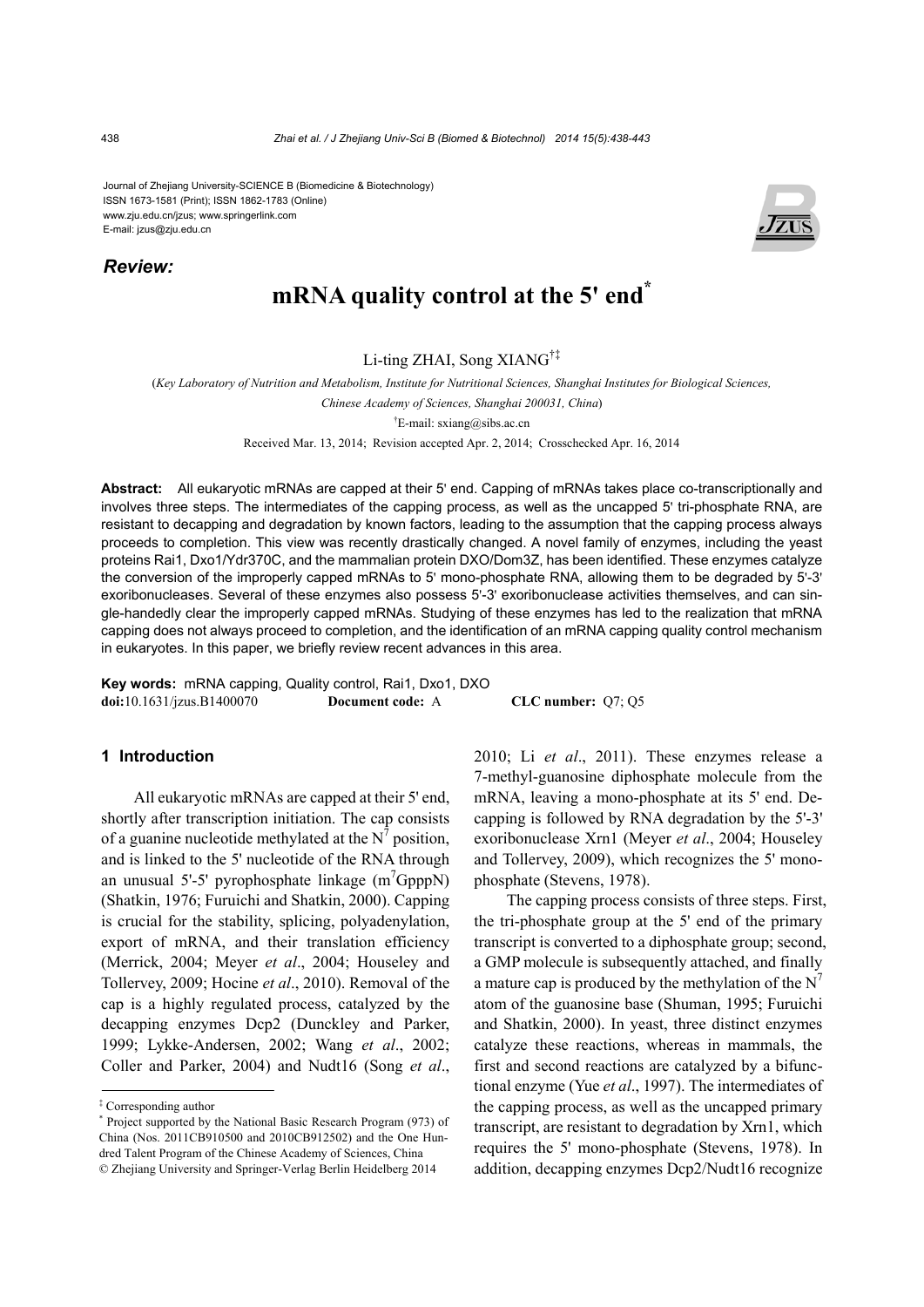the mature, methylated cap (Coller and Parker, 2004; Song *et al*., 2010), and cannot convert them to 5' mono-phosphate RNA for degradation. Therefore, the capping process has been thought to always proceed to completion, as the improperly capped mRNA molecules cannot be cleared by known factors.

Recently, this view has drastically changed. Enzymatic activities have been identified for the yeast protein Rai1, which converts the tri-phosphate group, or the unmethylated cap, at the 5' end of RNA to monophosphate, allowing it to be degraded (Xiang *et al*., 2009; Jiao *et al*., 2010). Such discoveries led to the identification of an mRNA capping quality control mechanism (Jiao *et al*., 2010). Thus, we briefly review recent advances in this area.

### **2 Discovery of the mechanism**

The yeast protein Rai1 (Rat1 interacting protein 1) has been known to bind and stimulate the activity of the 5'-3' exoribonuclease Rat1/Xrn2 (Xue *et al*., 2000), which has an important role in polymerase II (Pol II) transcription termination (Kim *et al*., 2004). The first 3D structure of Rai1 was determined in complex with Rat1/Xrn2. However, the structure of Rai1 indicated that it possesses some sort of enzymatic activity. A large pocket is found on its surface, away from the Rat1/Xrn2 interacting region (Fig. 1a). Many conserved residues are concentrated in this region,

suggesting that this pocket may serve as an active site. Consistently, subsequent work revealed Rai1 possesses pyrophosphatase activity, which can be attributed to this active site. This activity converts 5' tri-phosphate RNA to 5' mono-phosphate RNA. Like Xrn1, the Rai1 associating exoribonuclease Rat1/ Xrn2 specifically recognizes a 5' mono-phosphate on RNA substrates (Poole and Stevens, 1995; Stevens and Poole, 1995), and cannot degrade a 5' tri-phosphate RNA. The identified Rai1 enzymatic activity allows such RNAs to be degraded by the Rai1-Rat1/Xrn2 complex (Xiang *et al*., 2009).

The Rai1-Rat1/Xrn2 complex associates with the Pol II mRNA transcription machinery (Kim *et al*., 2004). In eukaryotes, the tri-phosphate group at the 5' end of a primary transcript is rapidly converted to an m<sup>7</sup>GpppN cap. These considerations led to the proposal that Rai1 plays a role in mRNA capping quality control, by processing primary transcripts that failed to be capped for degradation (Xiang *et al*., 2009).

Following up this clue, subsequent work demonstrated that Rai1 could also convert a capping intermediate, RNAs with an unmethylated cap, to 5' mono-phosphate RNAs for degradation. In a strain defective in cap methylation, knocking out of *Rai1* significantly increased the half-life of mRNAs, indicating that inside of the cell Rai1 also plays a central role in clearing improperly capped mRNAs. Importantly, additional work demonstrated that contrary to what was thought, mRNA capping is a regulated



**Fig. 1 Structural basis of the catalysis by Rai1 and its homologues** 

(a) Structure of Rai1 (produced by PyMOL via http://www.pymol.org). The active site is indicated by the red cycle, and the arrow indicates the region that interacts with Rat1/Xrn2. (b) Structure of DXO/Dom3Z in complex with the cap analogue m<sup>7</sup>GpppG. (c) Structure of DXO/Dom3Z in complex with an oligonucleotide. (b) and (c) are roughly related by a 45°rotation along the vertical axis. (d) Active site of DXO/Dom3Z. The positions of the cap and the second nucleotide are shown and the pink box indicates the position of the first nucleotide. The red letter "W" indicates the attacking water or hydroxyl ion and the red arrow indicates the nucleophilic attack. (b)–(d) are adopted from Jiao *et al.* (2013) (Note: for interpretation of the references to color in this figure legend, the reader is referred to the web version of this article)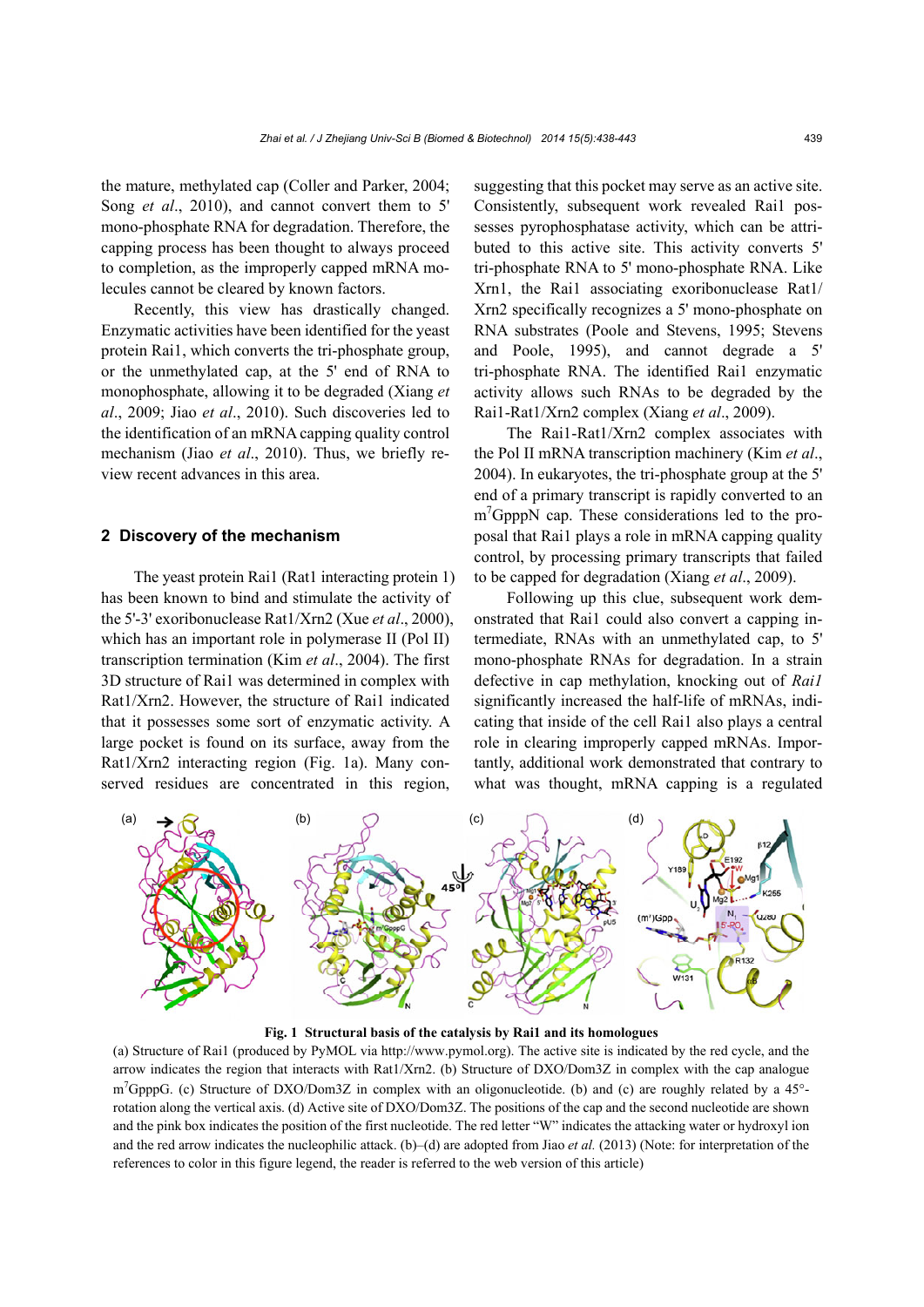process and does not always proceed to completion. Under nutrient starvation conditions, the relative amounts of improperly mRNAs were significantly increased in a *Rai1* knock-out strain, despite the fact that the capping machinery was intact. Together, all these evidences identified a quality control mechanism of mRNA capping (Jiao *et al*., 2010).

## **3 mRNA capping quality control in yeast and mammals**

Homologues of Rai1 are found in most eukaryotes (Xue *et al*., 2000). Although they only share a moderate sequence similarity, residues corresponding to these in the Rai1 active site are highly conserved (Xiang *et al*., 2009; Chang *et al*., 2012; Jiao *et al*., 2013). This suggests Rai1 homologues also possess similar enzymatic activities, and the mRNA capping quality control mechanism is conserved in eukaryotes. To date, two such Rai1 homologues have been studied, leading to a further understanding of mRNA capping quality control in yeast, and the confirmation and characterization of such a mechanism in mammals.

Unlike most eukaryotes, which contain only one copy of the Rai1 homologue, in several fugal species including *S. cerevisiae*, another protein homologous to Rai1 exists (Xue *et al*., 2000). This protein, Ydr370C, shares 20% sequence identity with Rai1. Like Rai1, it possesses decapping activities towards RNAs with unmethylated caps. In addition, Ydr370C also has a 5'-3' exoribonuclease activity. These activities enable Ydr370C to degrade RNA molecules with an unmethylated cap single-handedly, and prompted the change of its name to decapping exoribonuclease 1 (Dxo1). Dxo1/Ydr370C does not have any detectable pyrophosphatase activity, unlike Rai1. In normal growth conditions, knocking out either *Rai1* or *Dxo1/Ydr370C* did not cause any detectable changes in mRNA levels. However, knocking them out simultaneously caused a significant increase in the amount of improperly capped mRNA, indicating that both proteins play essential roles in mRNA capping quality control in yeast, and their functions can compensate for each other to some degree (Chang *et al*., 2012).

The mammalian Rai1 homologue is Dom3Z. It was found to be a hybrid of Rai1 and Dxo1/Ydr370C,

possessing both pyrophosphatase and decapping activities towards RNAs with 5' tri-phosphates or unmethylated caps, as well as a 5'-3' exoribonuclease activity, and its name was subsequently changed to DXO. These activities enable DXO/Dom3Z to singlehandedly degrade uncapped RNAs and RNAs with an unmethylated cap. Knocking down *DXO/Dom3Z* in cells caused a significant increase in the amount of improperly capped pre-mRNAs, without affecting the levels of mature mRNAs. All these evidences indicate the existence of an mRNA capping quality control mechanism in mammals, in which DXO/Dom3Z plays a central role (Jiao *et al*., 2013).

The cellular locations of the Rai1-Rat1/Xrn2 complex, Dxo1/Ydr370C, and DXO/Dom3Z are different. The Rai1-Rat1/Xrn2 is distributed exclusively in the nucleus (Johnson, 1997), DXO/Dom3Z is mainly found in the nucleus (Zheng *et al*., 2011), whereas Dxo1/Ydr370C primarily resides in the cytoplasm (Huh *et al*., 2003; Chang *et al*., 2012). The differences in the cellular localization of these proteins suggest that mRNA capping quality control in mammals takes place inside the nucleus, whereas in yeast, it takes place both inside the nucleus and in the cytoplasm. This difference is probably related to the difference in mRNA export in yeast and mammals. In both organisms, a conserved TREX (transcription/ export) complex plays a central role in mRNA export to the cytoplasm. In yeast, TREX recruitment is coupled to the transcription machinery, whereas the recruitment of the TREX complex is splicing and 5' cap-dependent in mammals (Hocine *et al*., 2010). The mammalian mRNA export process therefore acts as an additional checkpoint for mRNA capping, and prevents improperly capped mRNA from entering the cytoplasm. Yeast lacks such a mechanism, which might make additional surveillance for proper capping in the cytoplasm by Dxo1/Ydr370C necessary.

While Rai1 has a minimum decapping activity with regard to mRNAs with mature methylated caps, both Dox1/Ydr370C and DXO/Dom3Z have appreciable decapping activities with regard to this substrate *in vitro* (Chang *et al*., 2012; Jiao *et al*., 2013). However, inside cells such activity is countered by cap-binding proteins, which preferentially bind to the mature cap and protect it. Consistently, both the nuclear and cytoplasmic cap-binding proteins, CBP20 and elF4E, effectively block this decapping activity of DXO/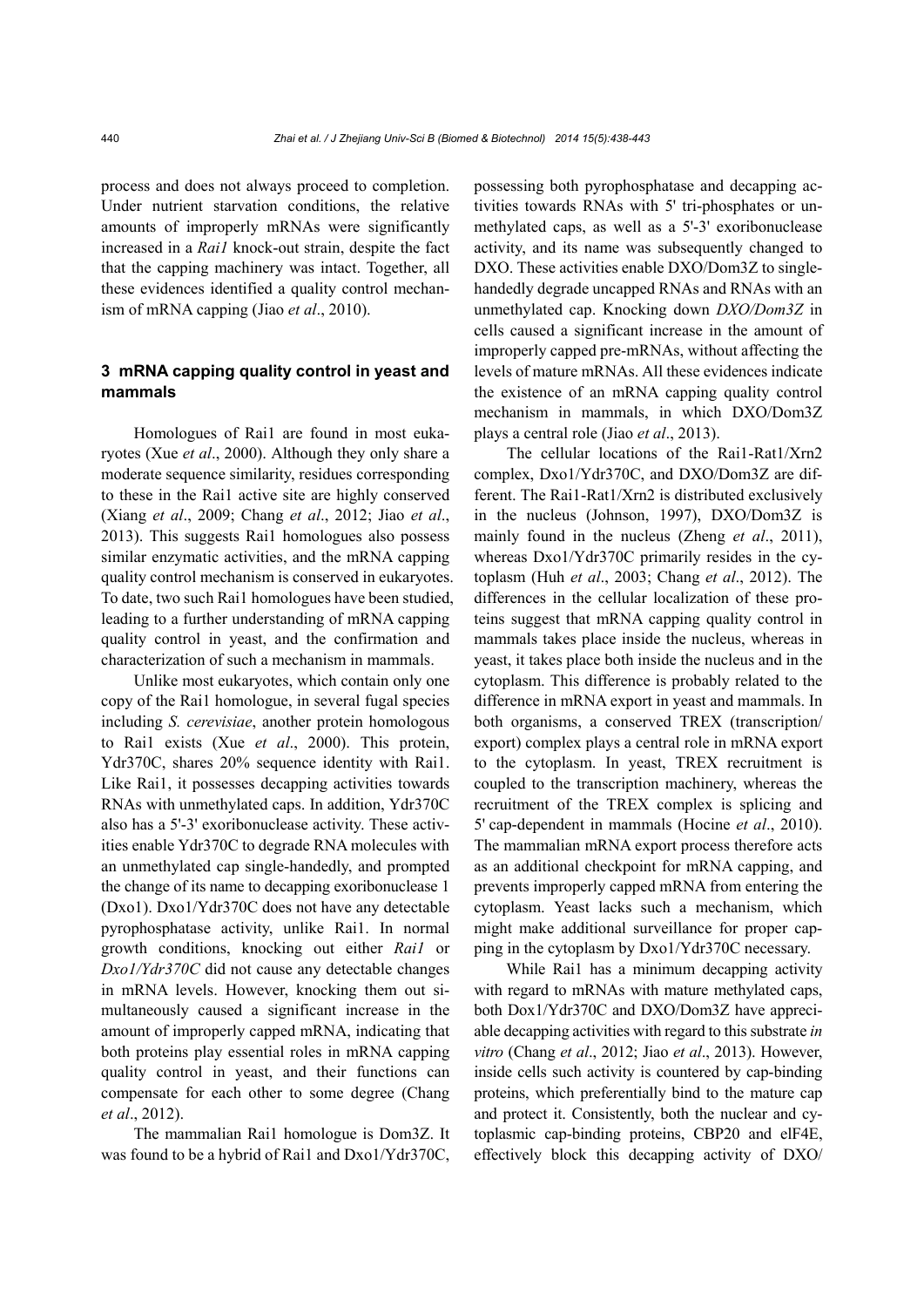Dom3Z *in vitro* (Jiao *et al*., 2013). In addition, DXO/ Dom3Z also possesses a decapping activity towards tri-methylated m<sup>2,2,7</sup>GpppN capped RNAs, and may modulate the tri-methyl capped uridylate-rich small nuclear RNAs inside the cell (Jiao *et al*., 2013).

## **4 Structural insights into the catalysis by Rai1 and its homologues**

The structures of Rai1 and its homologues contain two highly twisted β-sheets and several α-helices that cover up some of the exposed surfaces of the β-sheets. The active site is located in the middle of the protein, at the interface between the β-sheets (Xiang *et al*., 2009; Chang *et al*., 2012; Jiao *et al*., 2013) (Fig. 1a). Four highly conserved sequence motifs are located in the active site, and in DXO/Dom3Z they correspond to residues Arg132 (motif I), Gly188-Tyr-Lys-Phe-Glu192 (motif II, GΦXΦE, where Φ is an aromatic or hydrophobic residue and X is any residue), Glu234-Val-Asp236 (motif III, EhD, where h is a hydrophobic residue), and Glu253-Leu-Lys255 (motif IV, EhK) (Chang *et al*., 2012; Jiao *et al*., 2013). The structures of Rai1 and its homologues are not homologous to any other known protein structures, but have a remote relationship with the structures of D-(D/E)XK nucleases. However, little sequence conservation exists between Rai1 homologues and these nucleases, and the similarity is limited primarily to the aspartate residue in motif III (EhD) and motif IV (EhK), which contribute to the binding of a metal ion in all these enzymes (Chang *et al*., 2012).

Mutagenesis studies indicate that the single active site is responsible for all three activities of Rai1 and its homologues: decapping, pyrophosphatase, and 5'-3' exoribonuclease (Xiang *et al*., 2009; Jiao *et al*., 2010; Chang *et al*., 2012; Jiao *et al*., 2013). Unlike the decapping enzyme Dcp2, which removes the  $m^7Gpp$ cap from the mRNAs, the decapping activities of Rai1 and its homologues hydrolase the phosphodiester linkage between the first and second nucleotides, releasing methylated or unmethylated GpppN (Jiao *et al*., 2010; 2013; Chang *et al*., 2012).

Structural studies of DXO/Dom3Z provided molecular insights into the catalysis by Rai1 and its homologues. Structures of DXO/Dom3Z in complex with the cap analogue  $m^{7}GpppG$  (Fig. 1b) and oligonucleotides (Fig. 1c) indicate that a capped mRNA molecule binds across the active site pocket, with the cap and the first nucleotide  $(m^7GpppN)$  at one side and the rest of the RNA molecule at the opposite side, and the catalytic machinery consists of two metal ions, located in the middle. The side-chain of Arg132 (motif I) recognizes a phosphate group on the cap and the catalytic metal ions are coordinated by side-chains of residues in motifs II, III, and IV, the phosphate group between the first and second nucleotides, as well as the main chain carbonyl of Leu254 in motif IV. Based on the structural information, it was proposed that one of the metal ions activates a water molecule or a hydroxyl ion, which subsequently attacks the scissile phosphate between the first and second nucleotides, making a cleavage 5' to this group and releasing GpppN. The side-chain of Lys255 (motif IV) stabilizes the oxyanion intermediate in the catalysis (Jiao *et al*., 2013) (Fig. 1d). This two-metal-ion catalysis is also widely employed by many nucleases (Yang, 2011).

Structures of DXO/Dom3Z indicate the active site region that binds the cap and the first nucleotide can also accommodate a 5' end nucleotide  $(pN_1)$  or a pyrophosphate group, and the catalysis on 5' monophosphate or 5' tri-phosphate RNAs releases  $pN_1$  or the pyrophosphate group, giving rise to the 5'-3' exoribonuclease and pyrophosphatase activities. Therefore, the three seemingly distinct activities of Rai1 and its homologues all utilize the same catalytic machinery, and the outcome of the catalysis is dictated by the different binding modes of different substrates (Jiao *et al*., 2013).

#### **5 Concluding remarks**

Contrary to what had been thought, it is now known that the eukaryotic mRNA capping process does not always proceed to completion. Improperly capped mRNAs might be caused by sporadic errors in the capping process, and the capping quality control mechanism corrects these errors. And/or, as emerging evidence suggests, this is the result of active regulation to mRNA capping. For instance, it has been reported that importin-α stimulates general cap methylation (Wen and Shatkin, 2000), Myc regulates the cap methylation of many mRNAs (Cowling and Cole,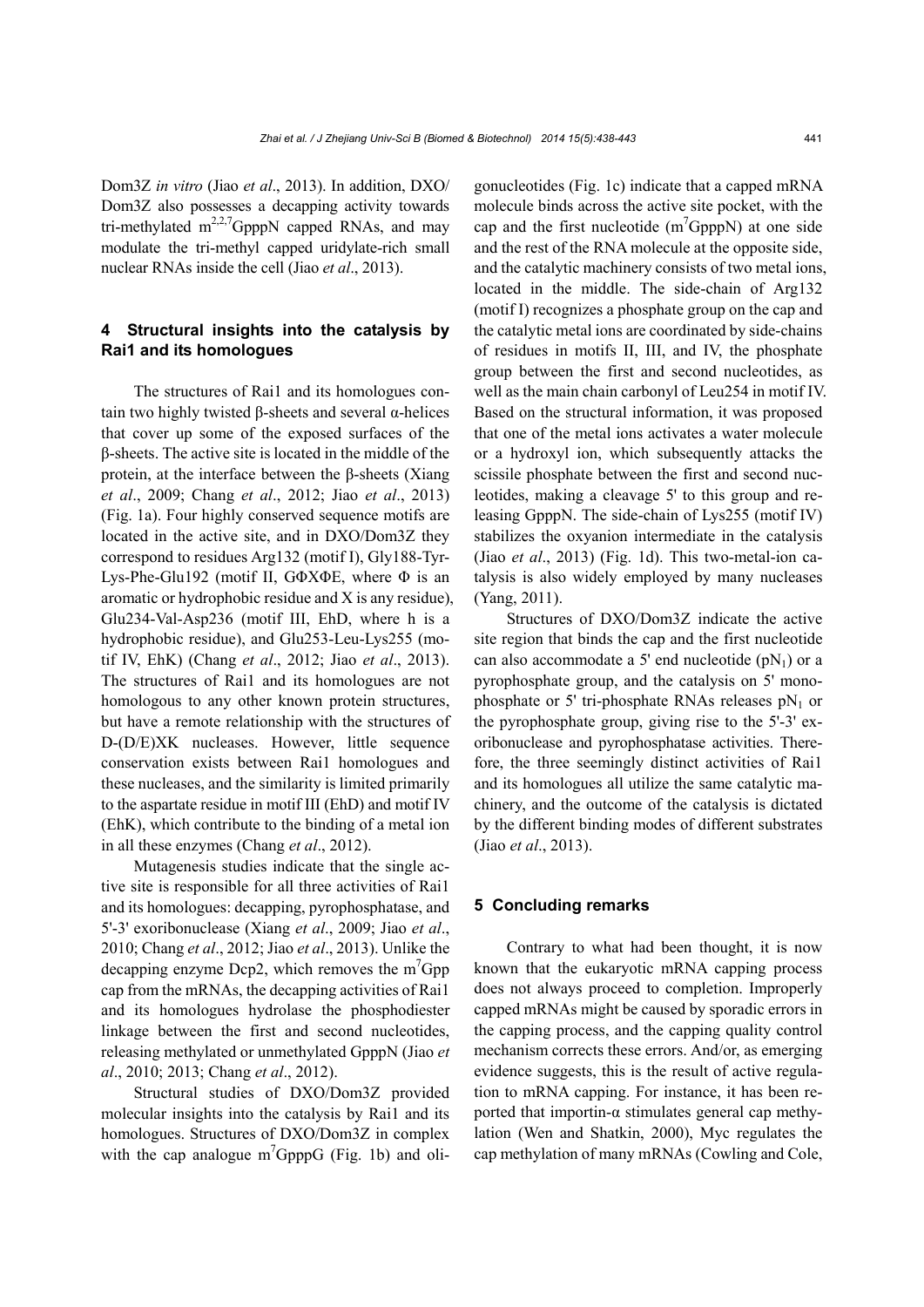2007; 2010; Cowling, 2010), and nutrient starvation caused a general decrease in cap methylation (Jiao *et al*., 2010). The regulatory factors of mRNA capping, together with the capping quality control mechanism, might provide yet another layer of regulation to gene expression.

Recent studies have greatly advanced our understanding of mRNA capping quality control in eukaryotes. However, our current understanding of this process is far from complete. For instance, the molecular basis for the differences in the substrate specificities of Rai1, Dxo1/Ydr370C, and DXO/Dom3Z remains obscure; whether a 5' di-phosphate RNA, another intermediate generated in the capping process, can be cleared by currently known capping quality control factors remains to be seen. Importantly, little is known about how Rai1 and its homologues interact with other factors, to coordinate capping quality control with other cellular processes. For instance, in yeast it has been shown that the Rai1-Rat1/Xrn2 complex associates with the Pol II transcription machinery (Kim *et al*., 2004), and Rat1/Xrn2 degrades the improperly capped nascent transcripts cotranscriptionally (Jimeno-Gonzalez *et al*., 2010). It remains to be seen whether in mammalian cells DXO/Dom3Z also associates with the transcription machinery and, if so, what factors are responsible for its recruitment. Further studies are necessary to answer these questions.

The mRNA cap has important functions in many cellular processes, and the identification of the capping quality control mechanism provides a novel method to perturb the cap structure and to probe the function of the cap in these processes. This is exemplified by the knocking down studies of *DXO/Dom3Z*, which has led to the realization that in mammalian cells the mRNA cap is more intimately linked to mRNA splicing and polyadenylation than previously thought (Jiao *et al*., 2013). Further studies in this direction will bring a better understanding of the physiological role of the mRNA cap.

#### **Compliance with ethics guidelines**

Li-ting ZHAI and Song XIANG declare that they have no conflict of interest.

This article does not contain any studies with human or animal subjects performed by any of the authors.

#### **References**

- Chang, J.H., Jiao, X., Chiba, K., *et al*., 2012. Dxo1 is a new type of eukaryotic enzyme with both decapping and 5'-3' exoribonuclease activity. *Nat. Struct. Mol. Biol*., **19**(10): 1011-1017. [doi:10.1038/nsmb.2381]
- Coller, J., Parker, R., 2004. Eukaryotic mRNA decapping. *Annu. Rev. Biochem*., **73**(1):861-890. [doi:10.1146/annurev. biochem.73.011303.074032]
- Cowling, V.H., 2010. Myc up-regulates formation of the mRNA methyl cap. *Biochem. Soc. Trans*., **38**(6):1598- 1601. [doi:10.1042/BST0381598]
- Cowling, V.H., Cole, M.D., 2007. The Myc transactivation domain promotes global phosphorylation of the RNA polymerase II carboxy-terminal domain independently of direct DNA binding. *Mol. Cell. Biol*., **27**(6):2059-2073. [doi:10.1128/MCB.01828-06]
- Cowling, V.H., Cole, M.D., 2010. Myc regulation of mRNA cap methylation. *Genes Cancer*, **1**(6):576-579. [doi:10. 1177/1947601910378025]
- Dunckley, T., Parker, R., 1999. The DCP2 protein is required for mRNA decapping in *Saccharomyces cerevisiae* and contains a functional MutT motif. *EMBO J*., **18**(19): 5411-5422. [doi:10.1093/emboj/18.19.5411]
- Furuichi, Y., Shatkin, A.J., 2000. Viral and cellular mRNA capping: past and prospects. *Adv. Virus Res*., **55**:135-184. [doi:10.1016/S0065-3527(00)55003-9]
- Hocine, S., Singer, R.H., Grunwald, D., 2010. RNA processing and export. *Cold Spring Harb. Perspect. Biol*., **2**(12): a000752. [doi:10.1101/cshperspect.a000752]
- Houseley, J., Tollervey, D., 2009. The many pathways of RNA degradation. *Cell*, **136**(4):763-776. [doi:10.1016/j.cell. 2009.01.019]
- Huh, W.K., Falvo, J.V., Gerke, L.C., *et al*., 2003. Global analysis of protein localization in budding yeast. *Nature*, **425**(6959):686-691. [doi:10.1038/nature02026]
- Jiao, X., Xiang, S., Oh, C., *et al*., 2010. Identification of a quality-control mechanism for mRNA 5'-end capping. *Nature*, **467**(7315):608-611. [doi:10.1038/nature09338]
- Jiao, X., Chang, J.H., Kilic, T., *et al*., 2013. A mammalian pre-mRNA 5' end capping quality control mechanism and an unexpected link of capping to pre-mRNA processing. *Mol. Cell*, **50**(1):104-115. [doi:10.1016/j.molcel.2013. 02.017]
- Jimeno-Gonzalez, S., Haaning, L.L., Malagon, F., *et al*., 2010. The yeast 5'-3' exonuclease Rat1p functions during transcription elongation by RNA polymerase II. *Mol. Cell*, **37**(4):580-587. [doi:10.1016/j.molcel.2010.01.019]
- Johnson, A.W., 1997. Rat1p and Xrn1p are functionally interchangeable exoribonucleases that are restricted to and required in the nucleus and cytoplasm, respectively. *Mol. Cell. Biol*., **17**(10):6122-6130.
- Kim, M., Krogan, N.J., Vasiljeva, L., *et al*., 2004. The yeast Rat1 exonuclease promotes transcription termination by RNA polymerase II. *Nature*, **432**(7016):517-522. [doi:10.